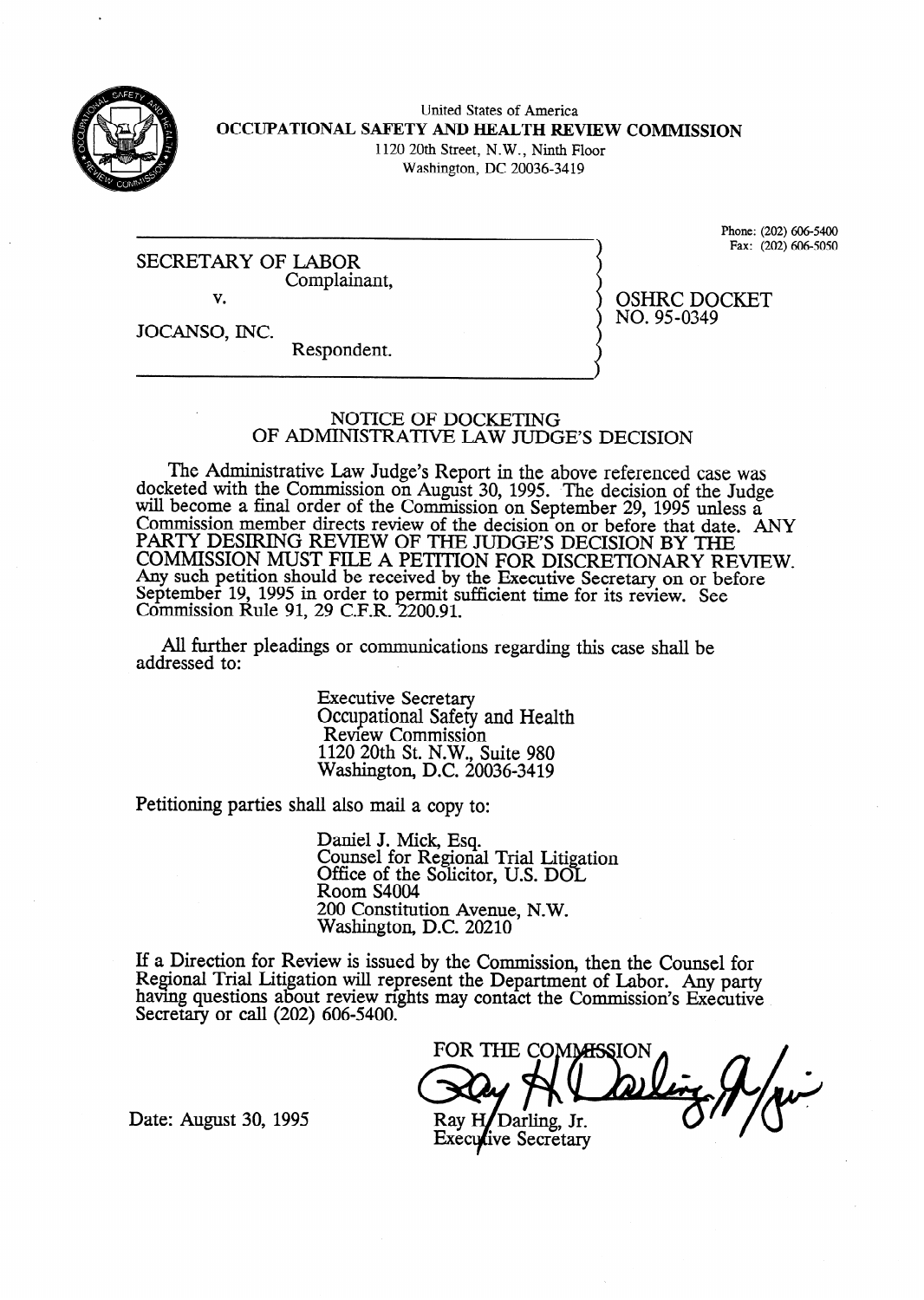## DOCKET NO. 95-0349

# NOTICE IS GIVEN TO THE FOLLOWING:

r attivia Rodenhausen, Esq.<br>Regional Solicitor Reficient Solicitor<br>Office of the Soli  $\frac{60}{201}$  Varick. Room 707  $\overline{N}$ ew York,  $\overline{NY}$  10014  $\overline{a}$ 

Charles G. Fiore, Esquire 225 Broadway New York, N

Chief Adminis Occupational Safety and Health Review Commission<br>One I eferette Centre rie Laiayeue Centre<br>120 20th St. N.W. TIZU ZUILI SL IN.W., S 1120 20th St. N.W., Suite 990

#### 00109907329:02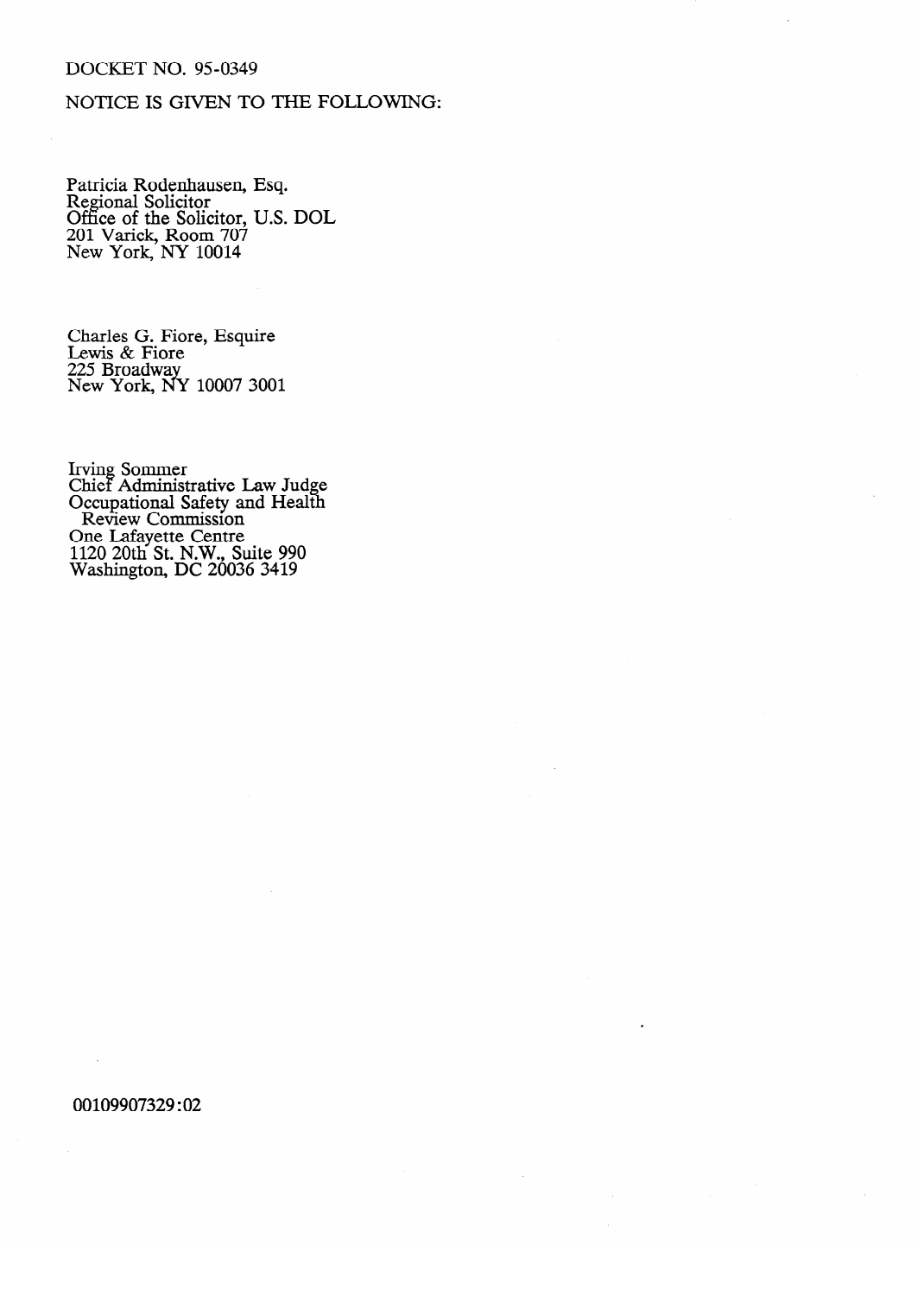

### United States of America OCCUPATIONAL SAFETY AND HEALTH REVIEW COMMISSION 1120 20th Street, N.W., Ninth Floor Washington, DC 20036-3419

Phone: (202) 606-5405

 $\mathcal{P}_{\text{max}}$   $\mathcal{P}_{\text{max}}$   $\mathcal{P}_{\text{max}}$   $\mathcal{P}_{\text{max}}$   $\mathcal{P}_{\text{max}}$   $\mathcal{P}_{\text{max}}$   $\mathcal{P}_{\text{max}}$   $\mathcal{P}_{\text{max}}$   $\mathcal{P}_{\text{max}}$   $\mathcal{P}_{\text{max}}$   $\mathcal{P}_{\text{max}}$   $\mathcal{P}_{\text{max}}$   $\mathcal{P}_{\text{max}}$   $\mathcal{P}_{\text{max}}$   $\mathcal{P}_{\text{max}}$   $\mathcal{P}_{\text{max$ 

| SECRETARY OF LABOR, |  |
|---------------------|--|
| Complainant,        |  |
| V.                  |  |
| JOCANSO, INC.,      |  |
| Respondent.         |  |
|                     |  |

Docket No. 95-0349

Appearances:

Stephen Dubnoff, Esq. Ms. Sabina Rezza

Charles Fiore, Esq. Lewis & Fiore, Esqs.

For the Secretary

For the Respondent

**BEFORE: Chief Judge Irving Sommer** 

## **DECISION AND ORDER**

The Secretary moved to dismiss the Respondent's notice of contest as not being timely filed under section 10 of the Act. A hearing was held in New York, N.Y. on May 31, 1995 concerning the merits of the motion at which time testimony and evidence were profert by both parties.

The Respondent was issued two citations and a notification of proposed penalty on October 13, 1994 which was received on October 28, 1994. Under section 10(a) of the Act, 29 U.S.C., an employer must notify the Secretary that it intends to contest the citation or proposed penalty within fifteen working days of its receipt. The Respondent had until November 22, 1994 to file its notice of contest, but did not do so, instead, the Respondent's attorney sent a letter to OSHA dated February 8, 1995 asking to contest the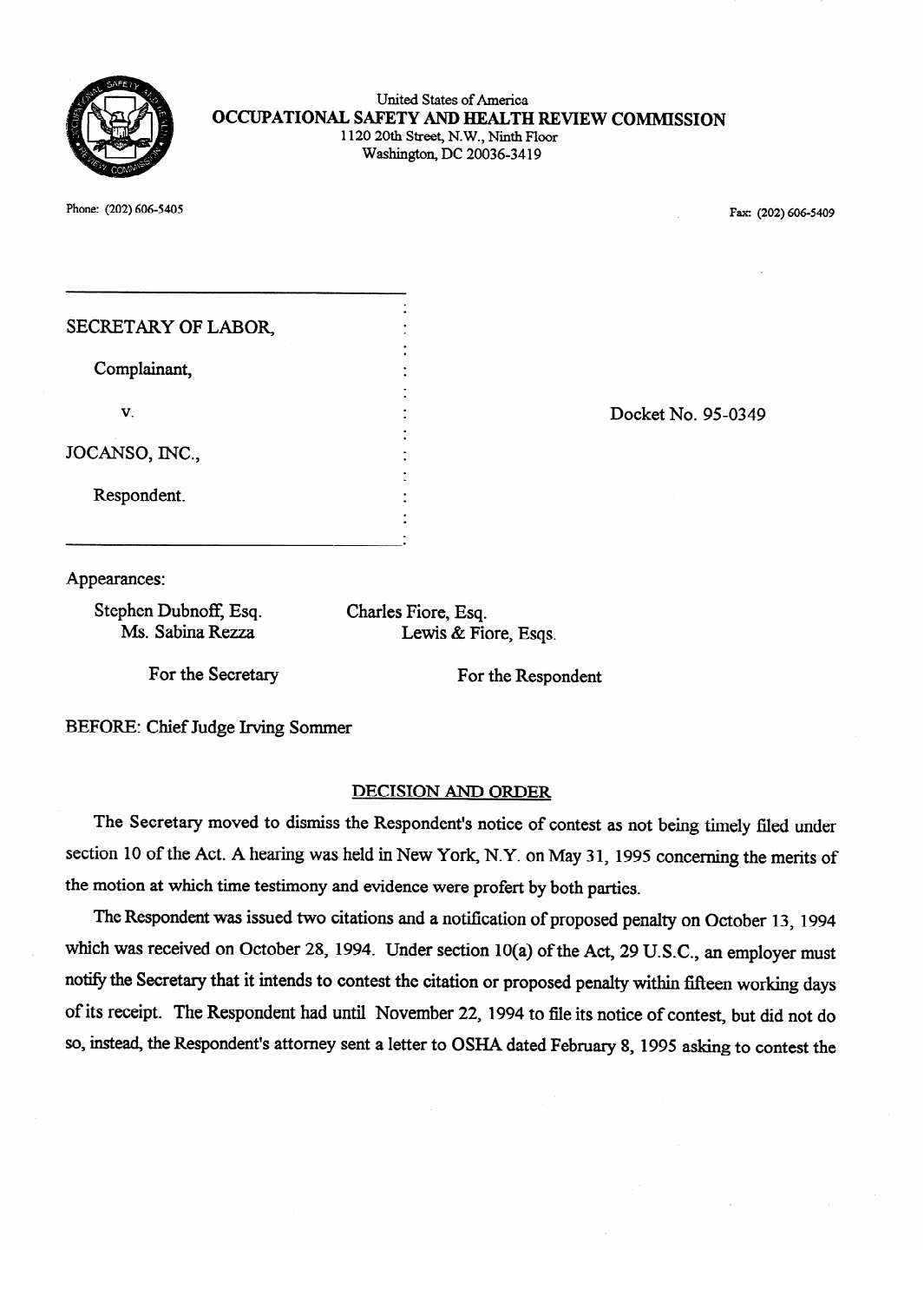citations stating that "Mr. Canizzaro has not been actively at work for the past few months due to some severe problems with his eyes which have required a number of surgical procedures and repeated doctors' appointments" and further alleging that the citations herein were not issued with "reasonable promptness" as required under the Act.

Mr. David Canizzaro, son of the company president and installation manager of the concern testified that his father had a cataract operation in October 1994 with resultant complications severely affecting his eyesight from October through December of **1994.** He stated the citations were issued to an address at 135-14 Elder Avenue, Flushing, N.Y, the home address of his father, Anthony Canizarro, further stating the business address was in the adjoining house at 135-04. He testified that he did not recognize the signature on the card signed which acknowledged receipt of the citations and could have been signed by any number of his relatives located therein. Mr. Canizaro admitted that "Both places were proper places to send mail addressed to Jocano. Both places."

His testimony reveals that in October **1994** at which time the citations were issued and signed for on delivery to the corporate address there were three clericals working therein, an office manager and two secretaries who kept records, paid bills and received mail. While I am sympathetic to the plight of the Respondent, it is apparent there is present no excusable neglect or mistake under Rule **60(b).** What we have here is simple neglect and inefficient business procedures to cover receipt of important governmental mail and disposition thereof. There was a functioning clerical office that neglected its duties. The illness of Mr. .Canizarro was not the factor in failure of the corporation to file a timely notice of contest, but poor business practices. The Commission has held that employers whose improper business procedures has led to failure to file on a timely basis are not entitled to relief. See Louisiana-Pacific Corp., 13 BNA OSHC *202O;Sfroudsburg Dyeing & Finishing Co.,* **13** BNA OSHC 2058. The office procedures of the Respondent, a going business with 20 employees and a clerical staff should provide for reliable, continuous mail scrutiny. The reason advanced by the Respondent for its failure to file in a timely manner do not constitute "excusable neglect" or "any other reason for justifying relief" under Rule 60(b) of the Federal Rules of Civil Procedure. Simple negligence will not establish entitlement to relief. E.K. Construction Co., **15 BNA OSHC 1165, 1166;** *Rebco Steel Corp.,* **8** BNA OSHC 1235.

The timely filing of the notice of contest brings the case within the jurisdiction of the Commission. Other arguments such as alleged failure to issue the citations with "reasonable promptness" are not before me at this time. In any event, reasonable promptness means that "(a) citation will be vacated if delay has resulted in demonstrable prejudice to the employer." Todd Shipyards Corp. v. Secretary of Labor, 566 F2d **1327,133O** (9th **Cir. 1977).** There is no evidence that the Respondent was prejudiced herein.